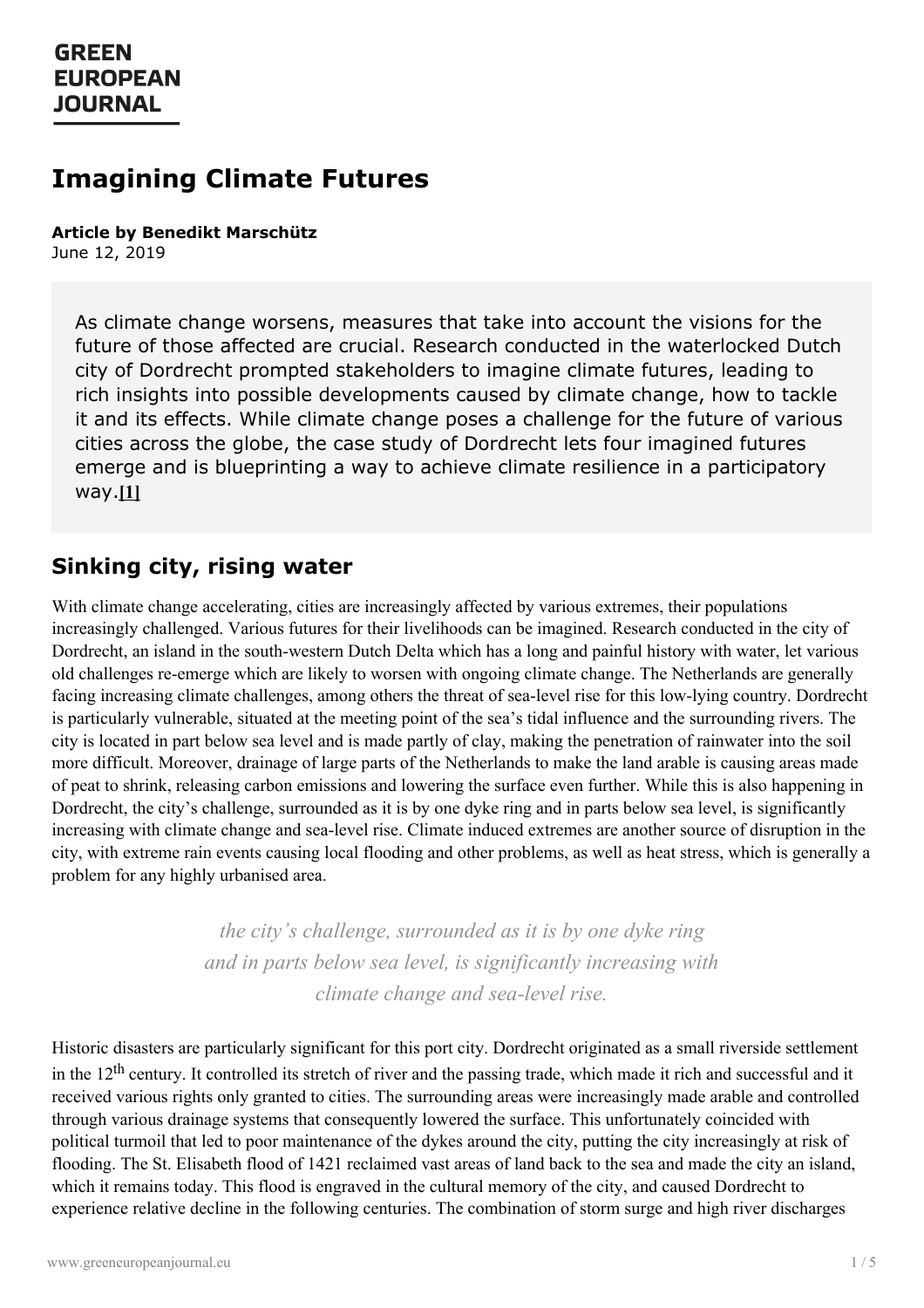that caused the 1421 flood reoccurred in 1953, flooding large parts of the Netherlands and leading to over 1800 people drowning. As a result, sophisticated flood protection schemes were constructed. However, recent decades were again marked by floods and extreme weather events caused by climate change, with the risk of such occurrences set to increase in the future.

#### **A way out: narratives of change**

With past disasters in mind, Dordrecht is aiming to safeguard its population of currently around 120 000 people through water safety measures and climate adaptation. The success of many climate resilience measures will depend upon both citizens and authorities being on board. In this context, imaginations of both desirable and undesirable futures that lead to participatory climate measures become ever more important. In response to this need, research carried out with local, regional and national authorities and organisations as well as citizens of a case-study area in Dordrecht explored perceptions and desires for a future shaped increasingly by climate change. Narratives – which are in principal stories around realities and futures – connect actors, events and different times, letting people organise experiences and make sense of the world, and turn "matters of fact" into "matters of their concern". They explain past events and give an outlook for the future, while allowing the co-producing of climate resilient futures and including actors – and the lessons they bring – that are not always heard in policy debates, prompting them to actively participate in planning for the future of their city.

> *The success of many climate resilience measures will depend upon both citizens and authorities being on board.*

Exploring the interviewees' narratives and focusing initially on past and current events around weather and water, a colorful picture of various possible 'climate futures' that affect the city and its inhabitants emerges. Past disasters such as the St. Elisabeth flood of 1421 and the North Sea Flood of 1953 remain very much alive and are collectively stated as something that ought to be prevented from reoccurring in any climate future. Recent climate impacts such as heavy precipitation, particularly in 2015, were also discussed. History strongly shapes how a climate future is imagined and poses as a strong reference for why action to avoid such disasters is taken. Also mentioned was climate change, the common underlying stress factor for Dordrecht, and the various impacts it has on the city already and which are expected to become more severe and frequent in the future. A common outlook for a climate future was given by authorities and citizens, although there were differences when it came to specific issues of concern and actions to deal with these. From these conversations and gathered data, four scenarios for Dordrecht's climate future emerge.

#### **Doomsday Future**

One possibility for Dordrecht is a 'doomsday' scenario evolving in the future, which is in principle a reoccurrence of the disastrous combination of a westerly storm approaching by sea, high tide and river discharge that leads to a complete failure of the surrounding dyke structure. In case such a future arises, narrations reveal that "[…] within the shortest time the entire area [is] under water […]" and Dordrecht and potentially large parts of the South-Western Netherlands become submerged under several meters of water. Such a future is a possibility, especially when [humanity](https://www.greeneuropeanjournal.eu) is not tackling climate change and the Earth is in principal changing its systemic state with the transgression of planetary boundaries so severely that it "[…] threatens the very suitability of the planet for humans to thrive in the long run […]".

With increasingly severe and frequent disruptions, Dordrecht's residents may move to higher areas in the Netherlands, being aware of the limited ability of any dyke structure to keep the city safe. Those most affected by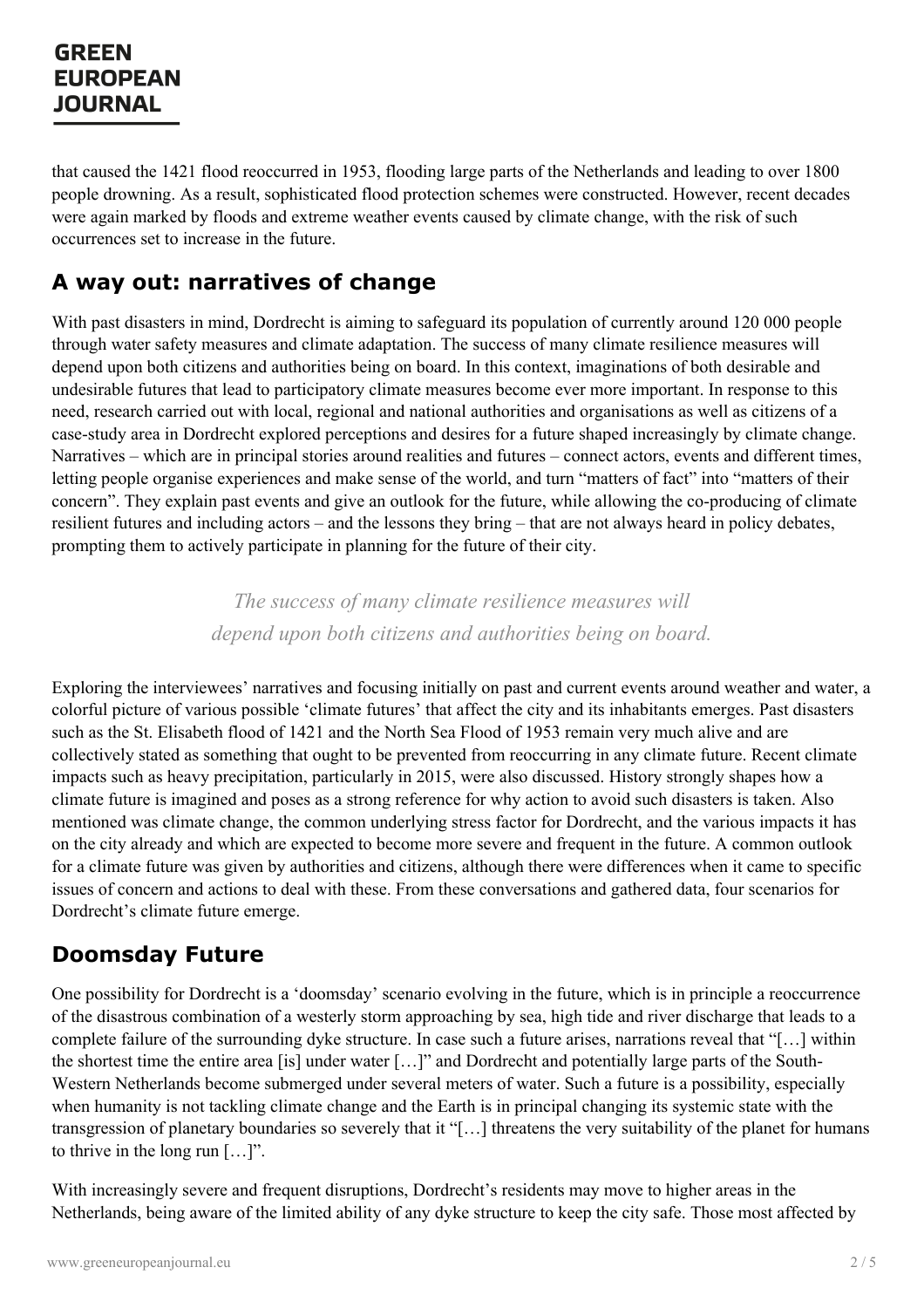rising water levels and local firms may be first to leave, potentially leading to a rather rapid depopulation of Dordrecht. Interviewees emphasised that such a future ought to be prevented at all costs through climate action. One explicitly stated idea was to make sure that some people always remain present in Dordrecht, including in times of major flooding, since their capacity as "pioneers" is crucial for rebuilding the city after disaster strikes. However, interviewees also stressed ambiguity, especially since climate change needs to be tackled in a collaborative effort by actors at all societal levels across the globe.

#### **Disruptive future**

While the doomsday scenario is a real possibility the city is actively preparing for, recent research also shows that the dykes around Dordrecht are stronger than expected, making the complete inundation of the city possible but less likely than initially anticipated. Nevertheless, climate extremes are increasingly threatening the city and in another scenario will lead more often to floods due to heavy precipitation that the city cannot cope with, disrupting its functionality. In this future, pluvial flooding as well as heat stress causing bridges to malfunction are expected to disrupt life in Dordrecht and increasingly threaten its population. Stakeholders' attempts to avoid the most severe effects through measures like increasing retention of rain water and creating more green areas to prevent heat stress limit impacts to some extent, but nevertheless the citizens of Dordrecht feel climate impacts in their lives due to the unpredictability of extremes.

> *Currently, all four futures may become a reality; much hinges on the collective ef orts of humanity to deal with climate change.*

One idea that aims to reduce the most disruptive impacts of events in this future is to prepare the population around certain weak points in the dyke ring and to have evacuation facilities for the most vulnerable people in those areas on alert, especially during the generally riskier storm season during winter and autumn. However, in this future climate-mitigating actions are taken only by some people and cannot prevent the most severe impacts of climate change as more widespread efforts in tackling climate change are needed.

## **Challenged but bearable future**

With the various climate challenges expected to cause disruptions for Dordrecht in mind, many implemented measures are effectively preventing the most severe disruptions, making climate change bearable under this future. Stakeholders invest in stronger protection and sewage systems so as to cope with climate extremes, and in many parts of the city they achieve a transition away from the to-date mainly fossil-fuel based heating and transport system, in line with large proportions of the world.

Both climate mitigation and climate adaptation are carried out, though climate extremes are nevertheless present and challenging the city since humanity realised rather late the importance of climate mitigation. While the sea level is still rising, in this scenario there is in general more room available for water in the Dutch Delta, allowing the city of [Dordrecht](https://www.greeneuropeanjournal.eu) to cope with arising extremes and Westerly storms in addition to having some parts of the newly built city areas elevated to prepare for a potential large-scale flooding. Giving water more room by removing dykes or widening the water-channel are among the measures mentioned by stakeholders, although these take a rather long time to be finalised. Adaptation measures in the city focus strongly on extreme rain, for example, and making neighborhoods like "a sponge" in order to keep excess water locally and temporarily stored so as to prevent any wider flooding of the city. Such measures may be implemented sooner rather than later and in parts are already happening today. With some systemic aspects being dealt with and mitigation under way, a strong focus in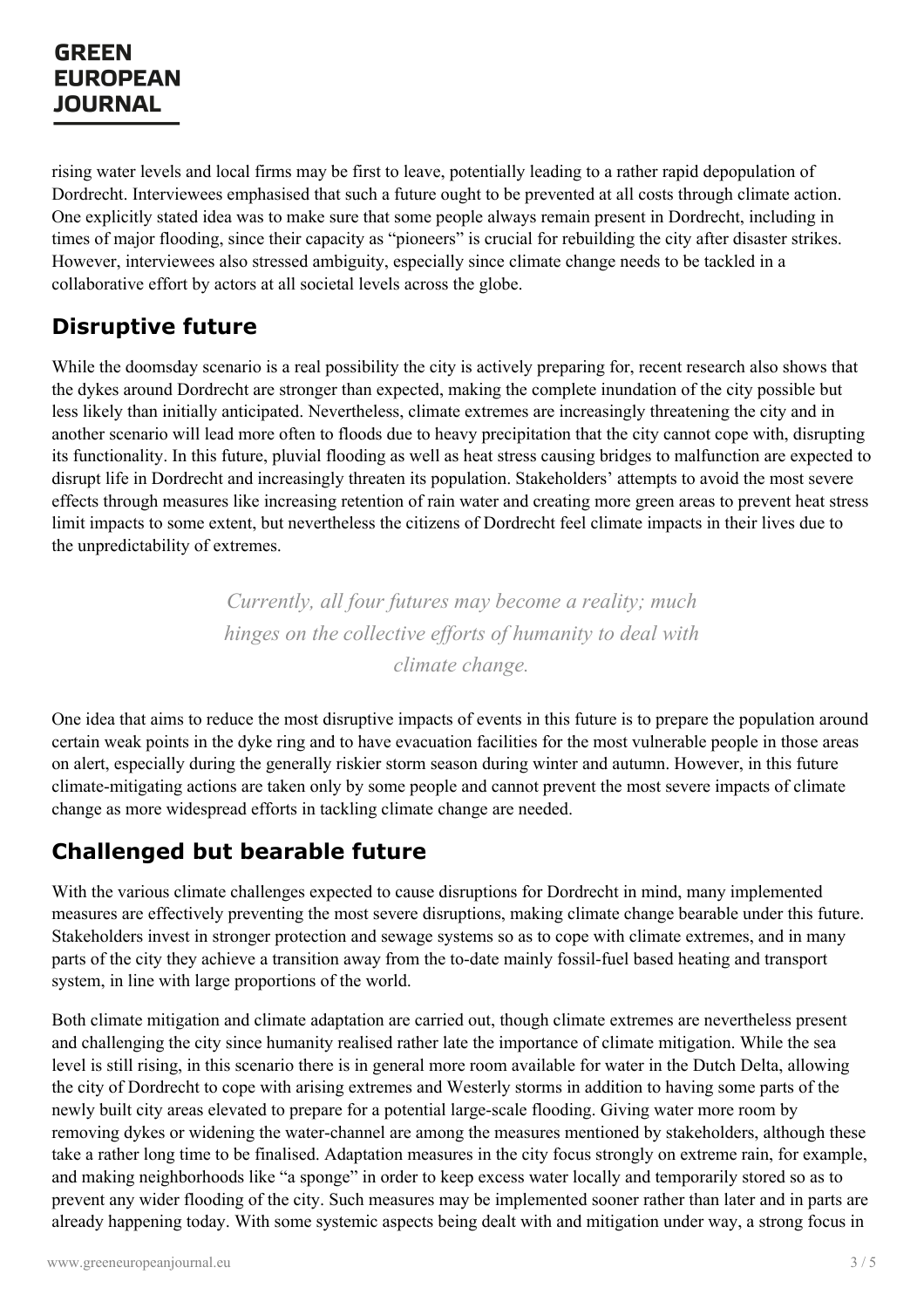this future is on adaptive measures. Yet due to the known limits of adaptation, climate mitigation is increasingly happening in addition to a transition away from fossil fuels, giving hope that the most extreme version of climate change can be avoided and that humanity can bear its effects.

#### **Climate resilient safe future**

This anticipated future is the one that has at its core successful climate action around both mitigation and adaptation, and as such offers the possibility that a good life for all becomes a reality and humanity collaboratively acts on climate change. Systemic and integral solutions are both implemented and under way, which means that any urban development affecting Dordrecht is tested for both its durability in case of climate extremes as well as its zero-carbon construction and life cycle. Climate extremes that are occurring – both heat and excess pluvial water – are reduced by a large array of stress-reducing measures. The citizens of Dordrecht know very well how to collectively deal with any potential large-scale inundation of the city due to breaches of the dykes. A voluntary brigade of people forms an array of local "climate change champions" that mainstream adaptation to extremes and take further climate-mitigative measures in the shift away from fossil fuels.

> *Imagining climate futures reveals a rich array of expectations and actively involves the various actors that have a stake in future-proofing the city.*

Socio-economic factors that are currently negatively affecting the city are effectively dealt with; citizens have possibilities to attain their wishes for a safe and resilient future in Dordrecht, and both authorities and inhabitants are working together to achieve a climate-neutral and resilient city. Authorities collaborate actively with both each other and citizens and all actors carry out mitigative and adaptive measures together. By doing this, a carbon-free life in Dordrecht becomes a reality for all and the already occurring impacts of climate change are effectively tackled. Along the way, authorities and citizens verify that the path they are following is both in line with their anticipated future and effective in dealing with climate change. Within this future, humanity is collaboratively tackling climate change, achieving a good and sustainable life for all, and reaching carbon neutrality across the globe, which halts the most severe impacts of climate change and in turn allows a prosperous future for all to become a reality. Elements of this future – the most imaginative of them all – are expressed wishes; their realisation, however, depends on the determination of the acting stakeholders and decision-makers as well as those pioneers already now acting as front-runners on climate action.

#### **New imaginaries**

Imagining climate futures reveals a rich array of expectations and actively involves the various actors that have a stake in future-proofing the city. While the imaginaries shared some elements and diverged on others, co-created measures for climate resilience are more likely to gather the support of those involved. The stories reveal how climate change is already impacting the lives of the interviewees, and that climate measures – both adaptation and mitigation – will likely be met with support in any of the future scenarios. Currently, all four futures may become a [reality;](https://www.greeneuropeanjournal.eu) much hinges on the collective efforts of humanity to deal with climate change. While a doomsday future is a possible, the disruptive scenario appears likely if further measures are not taken. A common desire for a safe future and large collaborative action to keep the Dutch Delta safe would make a challenged but bearable future an achievable possibility. Nevertheless, the problems the city is likely to face within a challenged but bearable future will nevertheless be significant and are often overlooked. A climate-resilient and safe future, depending clearly on collaborative efforts both locally and globally, appears to be the most imaginative but also the most promising